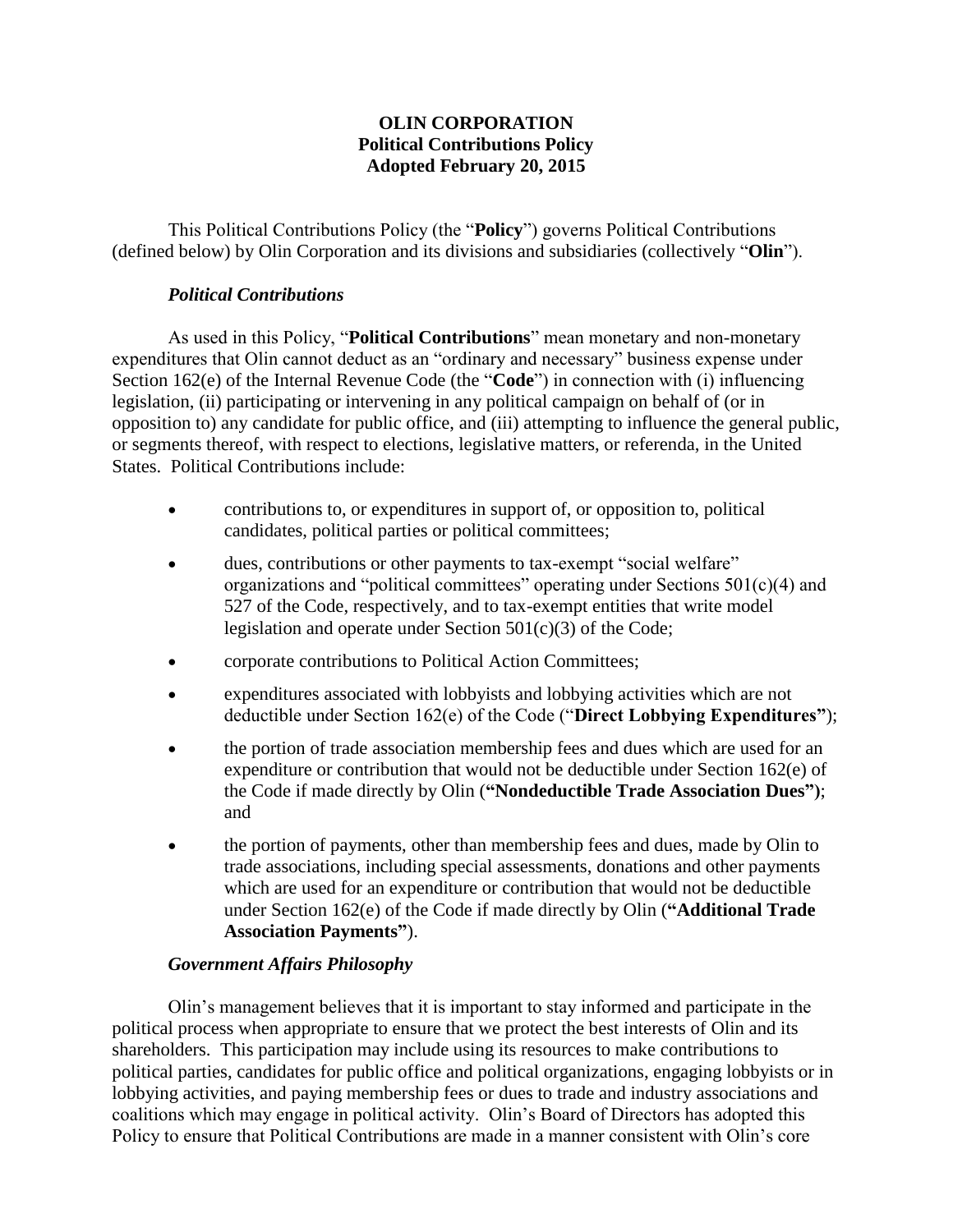values, to protect or enhance shareholder value, without regard to the private political preferences of Olin officers or directors.

#### *Political Contribution Approval*

Each Political Contribution made by Olin, other than Trade Association Dues, must be approved in advance by Olin's General Counsel and its Chief Executive Officer. The selection and retention of outside lobbyists on behalf of Olin must be approved by Olin's General Counsel. Membership in business and trade associations must be approved in advance by Olin's General Counsel. Once membership in a business or trade association is approved, the membership fees and dues are paid when invoiced.

All Political Contributions must be made consistent with the business objectives of Olin, and must comply with this Policy, the Foreign Corrupt Practices Act, the U.K. Anti-Bribery Act and all other applicable laws and regulations.

# *Board of Directors Oversight*

Management will report annually to the Board of Directors of Olin regarding Olin's compliance with this Policy, and will provide a report to the Board of Directors summarizing all Political Contributions made during each calendar year within a reasonable time following the close of the calendar year.

# *Disclosure and Reports*

This Policy will be published on Olin's website.

If the total of (i) contributions to, or expenditures in support of, or opposition to, political candidates, political parties or political committees, (ii) dues, contributions or other payments to tax-exempt "social welfare" organizations and "political committees" operating under Sections  $501(c)(4)$  and  $527$  of the Code, respectively, and to tax-exempt entities that write model legislation and operate under Section  $501(c)(3)$  of the Code, (iii) corporate contributions to Political Action Committees, and (iv) Additional Trade Association Payments, aggregate more than US \$50,000 in a calendar year, Olin will publish on its website an annual summary report of such Political Contributions within a reasonable time following the close of the calendar year, disclosing the name(s) of the recipient(s), the type(s) and amount(s) of the contribution(s).

If Direct Lobbying Expenditures aggregate more than US \$150,000 during a calendar year, Olin will publish on its website within a reasonable time following the close of the calendar year an annual summary report disclosing the amount of Federal, State and Local lobbying expenses.

If Nondeductible Trade Association Dues aggregate more than US \$150,000 during a calendar year, Olin will publish on its website within a reasonable time following the close of the calendar year an annual report disclosing the name(s) of the trade association(s) or similar organization(s) and the amount of the Nondeductible Trade Association Dues paid to each.